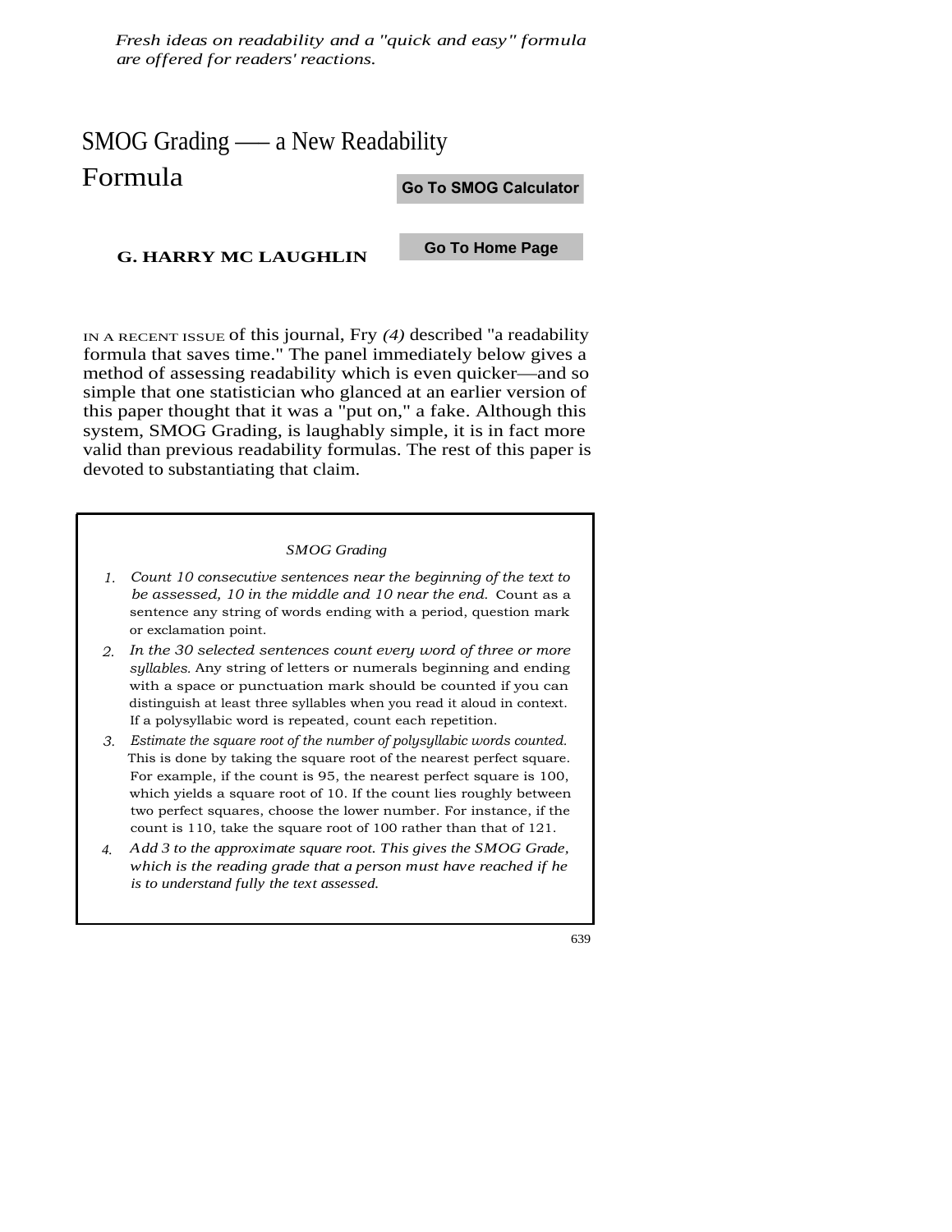A readability formula is simply a mathematical equation derived by regression analysis. This procedure finds the equation which best expresses the relationship between two variables, which in this case are a measure of the difficulty experienced by people reading a given text, and a measure of the linguistic characteristics of that text. This formula can then be used to predict reading difficulty from the linguistic characteristics of other texts.

The linguistic measures which have been found to have greatest predictive power are word and sentence length. I have shown (9) that these measures are, respectively, indicators of semantic and syntactic sources of reading difficulty. In English, word length is associated with precise vocabulary, so a reader must usually make extra effort in order to identify the full meaning of a long word, simply because it is precise. Long sentences nearly always have complex grammatical structure, which is a strain on the reader's immediate memory because he has to retain several parts of each sentence before he can combine them into a meaningful whole.

Regression analysis can find the best formula only if the investigator happens to have chosen the best general form for the equation. What previous investigators have generally overlooked is the fact that semantic and syntactic difficulty interact. A slight difference in word or sentence length between two passages does not indicate the same degree of difference in difficulty for hard passages, as *it* does for easy passages. Therefore, a readability formula should not be of the usual form,

Readability =  $a + b$  (Word Length)+  $c$  (Sentence Length), but should be of the form

Readability =  $a + b$  (Word Length x Sentence Length) where *a, b* and *c* are constants.

By a stroke of good fortune, the more valid type of formula is easier to calculate, not merely because it has one constant less than the traditional type, but because, with a bit of ingenuity, one can eliminate the chore of multiplication completely! Obviously, you must measure word length and sentence length separately if you are going to add the two measures together. But you achieve the equivalent of multiplying the two measures if you simply count out a fixed arbitrary number of sentences and then count,

**DR.** G. HARRY MC LAUGHLIN *is an Associate Professor of Communications in the School of Journalism, Syracuse University. His Ph.D. in psycholinguistics was obtained at University College, London. He taught for six years at The City University, London, and one year at York University, Toronto, before going to Syracuse.*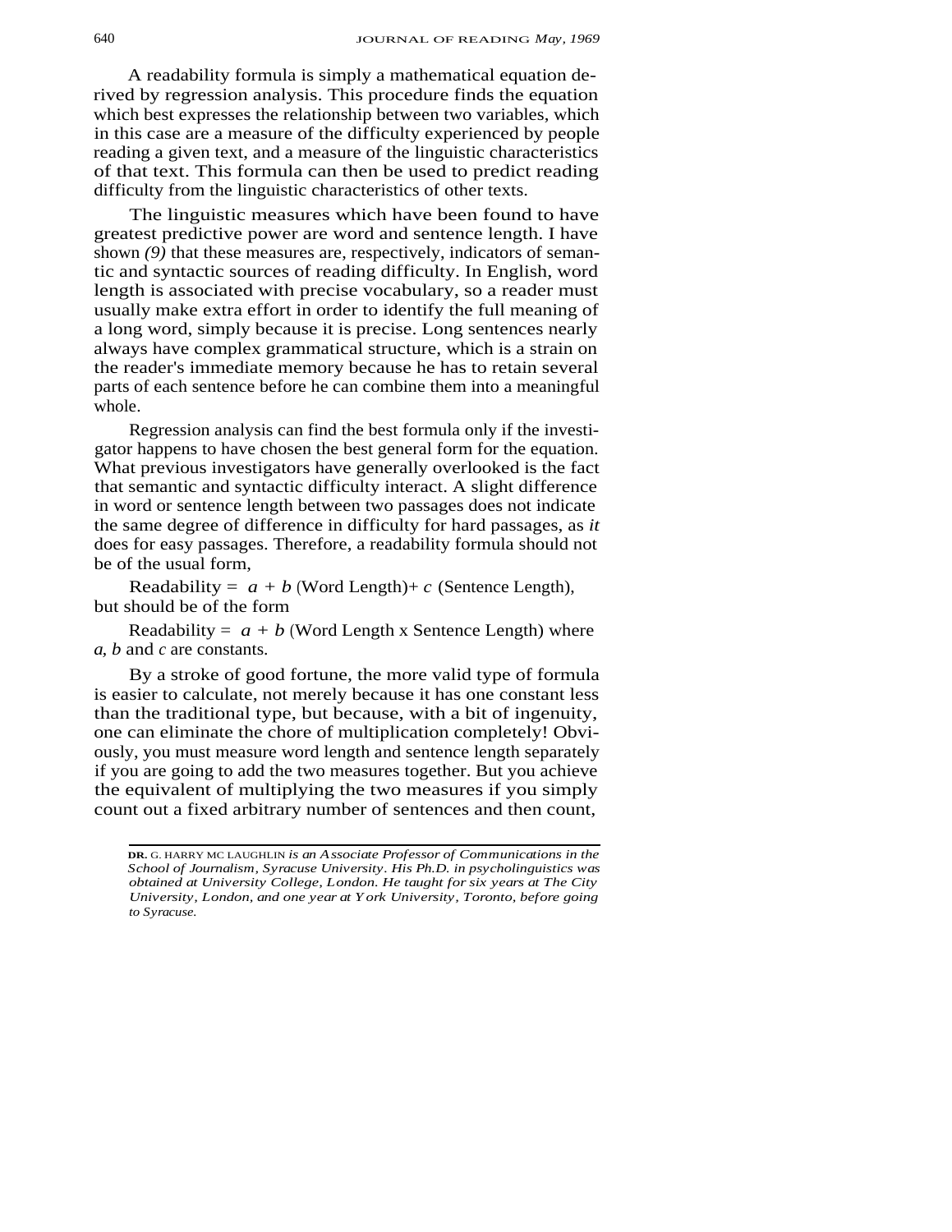say, the number of syllables within those sentences. For any given average number of syllables per word, the count will increase if the sentence length is increased; likewise, for any given average number of words per sentence, the count will be greater if the word length is increased.

Fortunately there is no need to follow Flesch's (3) system of counting every syllable in a passage in order to obtain a valid measure of its semantic difficulty. I have found a law relating the number of syllables in a passage to the percentage of polysyllabic words, defined as words of three or more syllables. For practical purposes, the total number of syllables per 100 words may be calculated by this rule of thumb: multiply the number of polysyllabic word by 3 and add 112.

It was Gunning *(5)* who first had the idea of counting polysyllabic words to obtain a measure of semantic difficulty. I call my system of readability prediction SMOG Grading in tribute to Gunning's Fog Index (The term also refers to my birthplace, smog having first appeared in London, though, like so many other things, it has since been improved upon in several American cities).

So far we have seen how to eliminate the multiplication of the word and sentence length measures. What about the constant multiplier *b?* We can virtually get rid of that, too, by making it equal to unity through the simple device of picking a suitable arbitrary number of sentences to be counted!

By a process of trial and error I have found that 30 sentences is a suitable number for the criterion of readability used here. Other readability prediction systems invite one to use samples of only 100 words. Such a sample is so small that it may be quite uncharacteristic of the text being assessed. To get a more reliable prediction, you have to calculate the reading difficulty of several samples and then average them. By sampling 30 sentences, which typically cover 600 words, you get a reliable prediction straight away, particularly if the 30 sentences are divided into three groups of ten consecutive sentences, each group being in a different part of the text.

We have now seen that the relative reading difficulty of a passage may be assessed simply by counting the polysyllabic words in 30 sentences. The polysyllable count thus obtained must next be converted into some more meaningful number.

For this purpose I used the 390 passages included in the 1961 edition of the *McCall-Crabbs Standard Test Lessons in Reading (8).* A number of questions are given for each passage. Following each set of questions there is a table which shows the average reading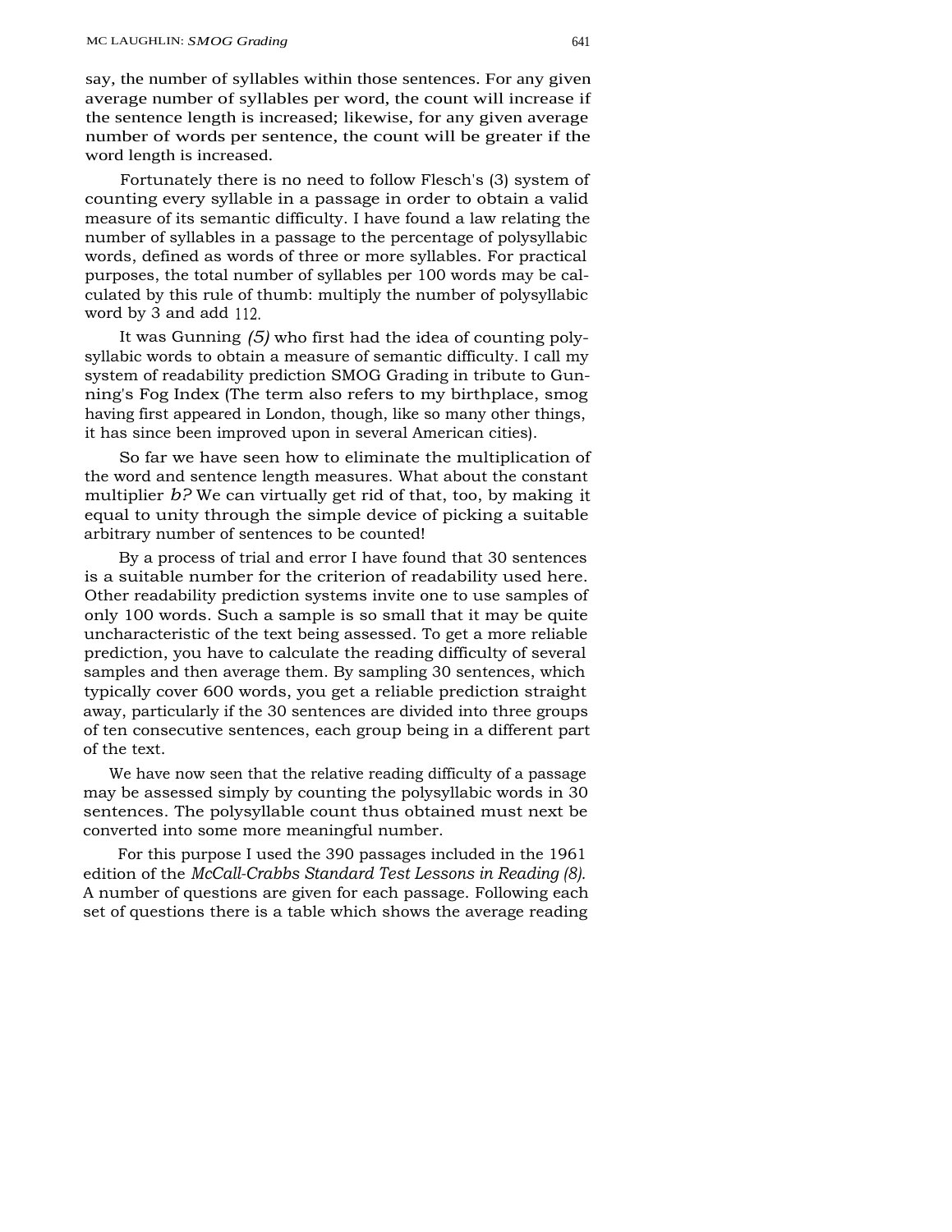grade of subjects who could answer correctly none, some, or all of these questions. I took as the indicator of the reading difficulty of each lesson the grade of subjects showing complete comprehension, because this is a more meaningful standard than that used by previous investigators—namely the ability to answer 50 or 75 percent of the questions. Complete comprehension means precisely that, whereas the ability to answer a certain proportion of questions will depend much more on the nature of the questions.

To find out just how standardized the *Standard Test Lessons are,* I obtained the following information from Dr. McCall (7). The mean grade score given for the subjects correctly answering a certain number of questions on each Lesson was obtained by averaging their reading grades as ascertained from the Thorndike-McCall Reading Test, which was administered at the same time as the questions on the Lessons published in 1925. For Lessons added to later editions the Gates Reading Test was used to determine the reading grades. Actually the published grades were not obtained directly, but were derived from smoothed curves. About ten lessons were given to each child, and all told, there were "thousands" of subjects.

The degree of approximation inherent in this method of standardization led Dale and Chall *(2)* to observe that a McCall-Crabbs criterion has "serious deficiencies." Though I have proposed a procedure for obtaining a more valid criterion (10), the *Test Lessons* still provide the best criterion we have.

I therefore set out to find a regression equation relating the polysyllable count of each Lesson to the mean grade score of students who could correctly answer all questions on that Lesson. For this purpose the TSAR statistical package was used on an IBM 360/50 computer. I found that 30 sentence samples gave vastly more accurate predictions than smaller samples. The samples were obtained by arranging the Lessons in order of difficulty according to grade score, which was then averaged over each set of three consecutive Lessons. The polysyllable count was obtained from ten sentences in each Lesson. If a Lesson contained fewer than ten sentences, the average number of polysyllabic words per sentences was determined and multiplied by ten.

By trial and error, four powerful regression equations were derived. They are set out in Table 1. Equation (a) yields predictions which correlate 0.71 with the criterion—equal to the highest correlation ever obtained before using the McCall-Crabbs criterion *(6,* p. 114). Unfortunately, the equation cannot predict readability below sixth grade, and it involves a multiplication which is difficult to do in one's head. I therefore tried taking the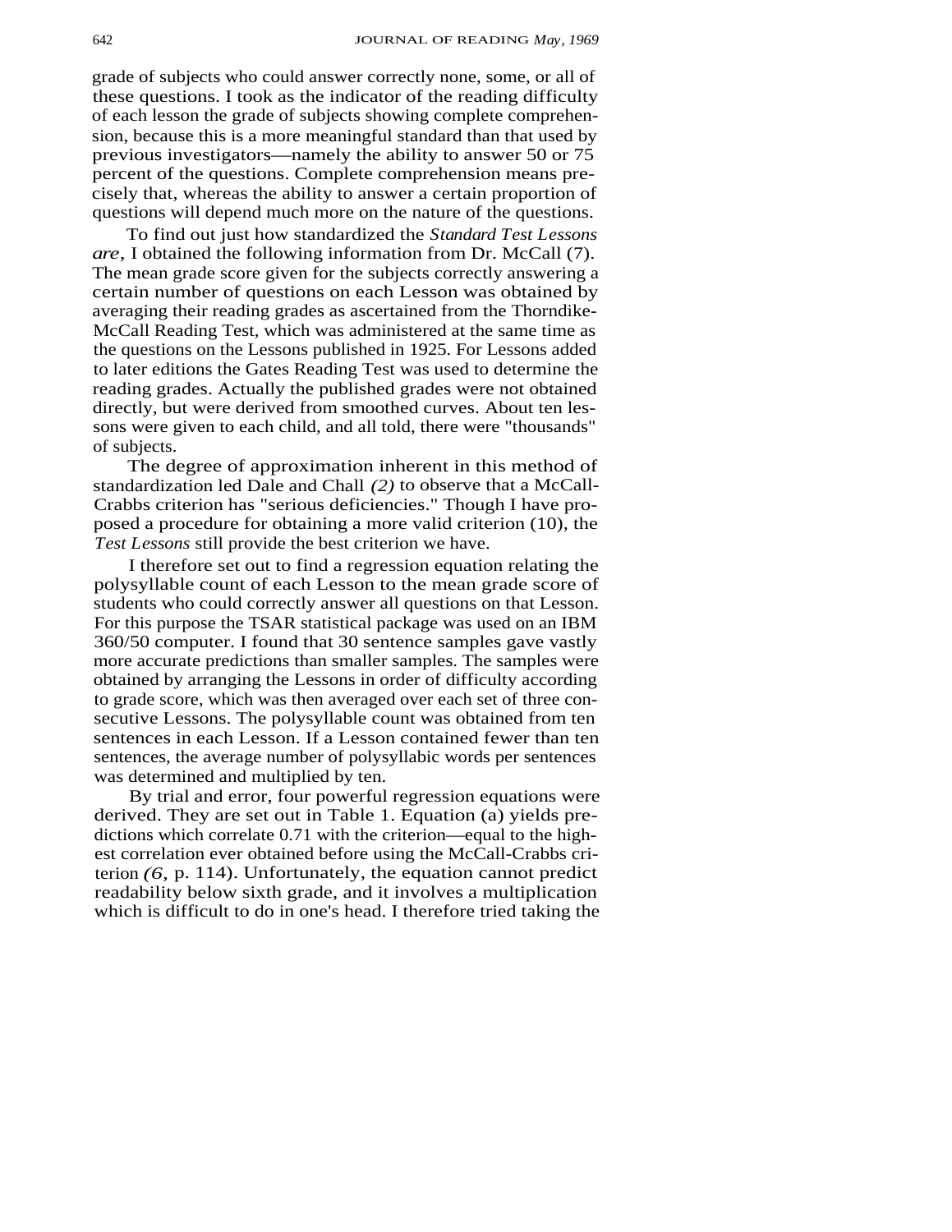square root of the polysyllable count and obtained equations (b) and (c). The trouble with (b) is that there is again an inconvenient multiplier; in (c) two additions are involved, but the multiplier, being almost unity, is virtually eliminated. I therefore set up equation (d) which is a compromise between (b) and (c). Because (d)

#### TABLE 1

Regression equations relating  $p$  (number of polysyllabic words in samples of 30 sentences) to  $g$  (reading grade of subjects able to answer correctly all questions on material sampled).

| Regression Equation                                               | Correlation | Standard Error |
|-------------------------------------------------------------------|-------------|----------------|
| (a) $g = 6.2380 + 0.0785$ p                                       | 0.713       | 1.4661         |
| (b) $g = 4.1952 + 0.8475 \sqrt{p}$                                | 0.709       | 1.4751         |
| (c) $g = 2.8795 + 0.9986 \sqrt{p} + 5$                            | 0.729       | 1.4446         |
| (d) $g = 1.0430 (3 + \sqrt{p})$<br>$=$ 3.1291 + 1.0430 $\sqrt{p}$ | 0.985       | 1.5159         |

involved forcing the regression line through the origin, the correlation coefficient is spuriously high. The real indicator of the validity of (d) is that its standard error of the estimate is only trivially higher than that of the other formulas.

For practical purposes equation (d) can be approximated by *SMOG grade = 3 + square root of polysyllable count.* It is this simple formula which is expressed in the instructions given in the panel at the start of this paper.

The standard error of the predictions given by the simplified SMOG Grade formula is only about 1.5 grades. In other words, this formula will predict the grade of a passage correctly within one and a half grades in 68 percent of cases. This is apparently less accurate than in the predictions given by other regression formulas *(6,* p. 114). But it must be noted that other formulas have had to be supplemented by arbitrary "corrections." For example, Dale and Chall found a regression equation which predicts that even the hardest passage is suitable for a student in grade ten; they therefore had to introduce a table which shows that a grade yielded by the formula should be converted into a prediction with a range of two or three grades. Thus a readability grade of 10 is converted to 16 +. Other formulas rely upon equally arbitrary conversion tables or charts.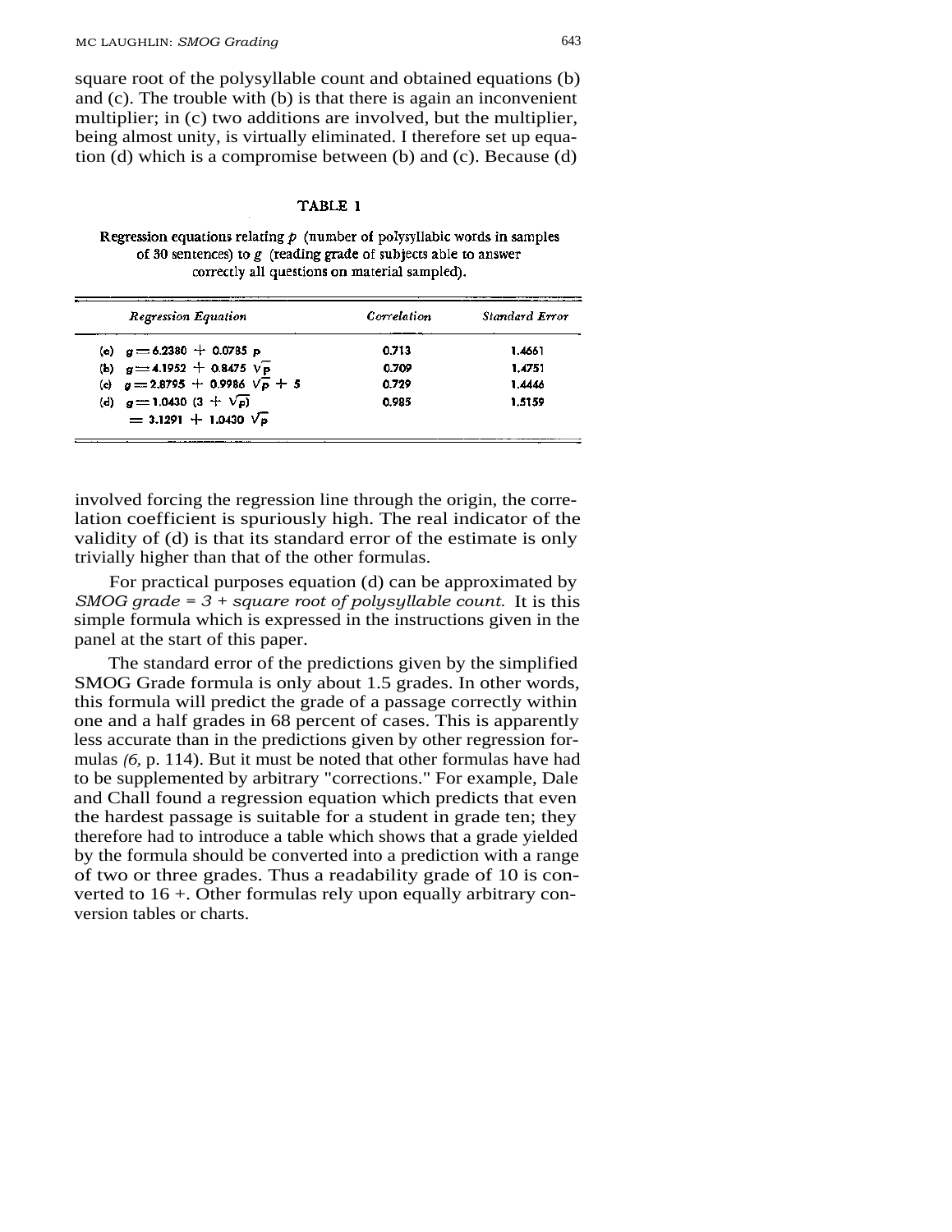Furthermore, it takes only about nine minutes to derive a SMOG Grade based on a sample of about 600 words, whereas it takes the same time to derive the Dale-Chall prediction using a sample of only 100 words or a Flesch Reading Ease score based on but two 100—word samples.

SMOG Grading implicitly makes two claims; that counting polysyllabic words in a fixed number of sentences gives an accurate index of the relative difficulty of various texts; and that the formula for converting polysyllable counts into grades gives acceptable results. Both claims had to be tested.

| Title of Article                                                                                       | Compre-<br>hension<br>/Time | Poly-<br>syllable<br>Count | SMOG<br>Grade |
|--------------------------------------------------------------------------------------------------------|-----------------------------|----------------------------|---------------|
| "Music Education: Aesthetic or Anes-                                                                   |                             |                            |               |
| thetic?" Music Educator Journal, Oct.,                                                                 |                             |                            |               |
| 1968, pp. 52-53.                                                                                       | 1.03                        | 244                        | 18            |
| "What Organ Transplants Mean to Your                                                                   |                             |                            |               |
| Life," Vogue, October 15, 1968, pp.                                                                    |                             |                            |               |
| 100, 101, 147-151.                                                                                     | 1.10                        | 169                        | 16            |
| "Impact: A Program and a Process for                                                                   |                             |                            |               |
| Potential Dropouts," Child Welfare,                                                                    |                             |                            |               |
| April, 1968, pp. 229-232.                                                                              | 1.12                        | 150                        | 15            |
| "Regeneration of Organs," Science Jour-                                                                |                             |                            |               |
| nal, September, 1968, pp. 69-74.                                                                       | 1.18                        | 147                        | 15            |
| "Superego Manifestations in the Treat-                                                                 |                             |                            |               |
| ment of a Four-year-old Boy," The                                                                      |                             |                            |               |
| Psychoanalytic Review, Summer, 1968,                                                                   | 1.20                        | 145                        | 15            |
| pp. 278-288.<br>"How to Choose a Music Teacher."                                                       |                             |                            |               |
|                                                                                                        | 1.33                        | 112                        | 13            |
| McCalls, October, 1968, pp. 64-68.<br>"Can You Be Sure Your Child Won't Be                             |                             |                            |               |
|                                                                                                        |                             |                            |               |
| a School Dropout?" Children's House,                                                                   |                             |                            | 11            |
|                                                                                                        |                             |                            |               |
|                                                                                                        |                             |                            | 9             |
| Spring, 1968, pp. 10-14.<br>"Say No to Your Children," Reader's<br>Digest, October, 1968, pp. 145-147. | 1.37<br>1.51                | 72<br>39                   |               |

TABLE 2

Comparison of 64 subjects' mean reading efficiency scores with polysyllable counts of 8 passages.

The predictive power of polysyllable counts was revealed when 64 university students were each asked to read eight 1,000-word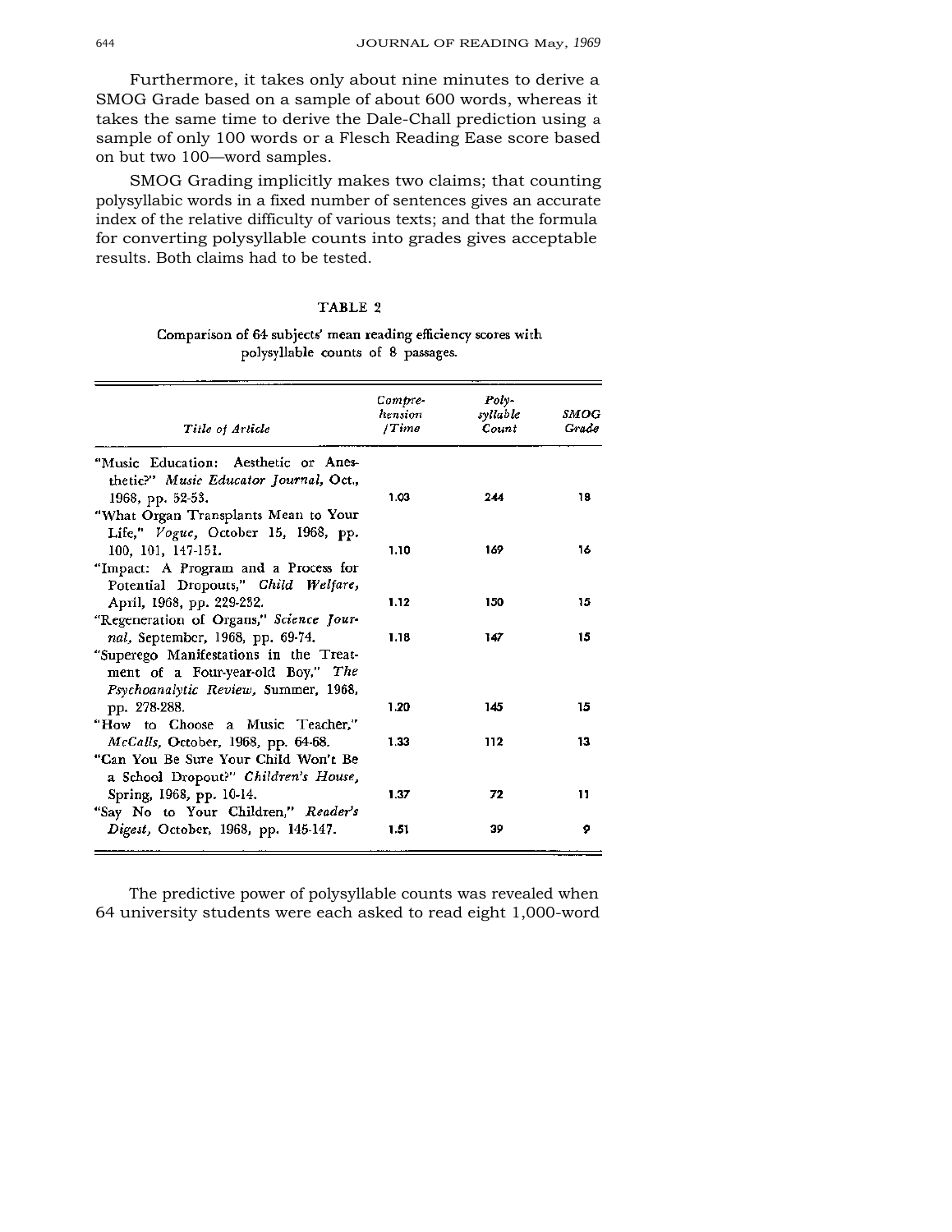passages from various periodicals. To counteract order effects, the articles were presented in a predetermined random order which differed for each subject. Before the experiment, three specialists in literacy training made content analyses and identified the ten most important ideas in each passage. After reading a passage each reader was asked to recall its entire content as fully as possible. This method of unaided recall was used in order to avoid the prompts which are inevitably given to a subject when he is questioned directly. The recalls were tape recorded and later transcribed verbatim. Each transcript was then compared with the list of ten main ideas, so that every passage was rated for comprehension by each reader on a scale of 0 to 10.

Speed of reading was not controlled, so there was a tendency for a subject who read a passage with slow care to recall more points from it than from a passage he read rapidly. Therefore the average comprehension score on each passage was divided by the average time in minutes which subjects took to read it. This gives a measure of reading efficiency of the kind called for by Braam (1). The measure was always very close to unity because the average number of minutes of reading time roughly matched the average number of points recalled.

As can be seen from Table 2, there is a perfect negative rank correlation between polysyllable counts and the measures of reading efficiency.

The method of counting thus seems to be vindicated. As for the grade levels, Table 2 shows that they tend to be rather high. This is not unreasonable, considering that the grades are supposed to be those which a reader needs to ensure complete comprehension. (It is to be understood that SMOG Grades 13-16 indicate the need for college education; 17-18 the need for graduate training; and 19 and above, the need for a higher professional qualification.) Comparisons show that SMOG Grades are generally two grades higher than the corrected Dale-Chall levels, which purport to indicate "the grade at which a book or article can be read with understanding"—a less severe criterion than the one used here.

## *Acknowledgments*

Several graduate students carried out validation studies; I should particularly like to thank Misses Nora Swindler, Cordelia Gobuyan, and Diana Likely, the Rev. Theodore Leidenfrost, and Mr. Willard Scoffield. I am also most grateful to Mr. Michael McGill for running the numerous computer programs.